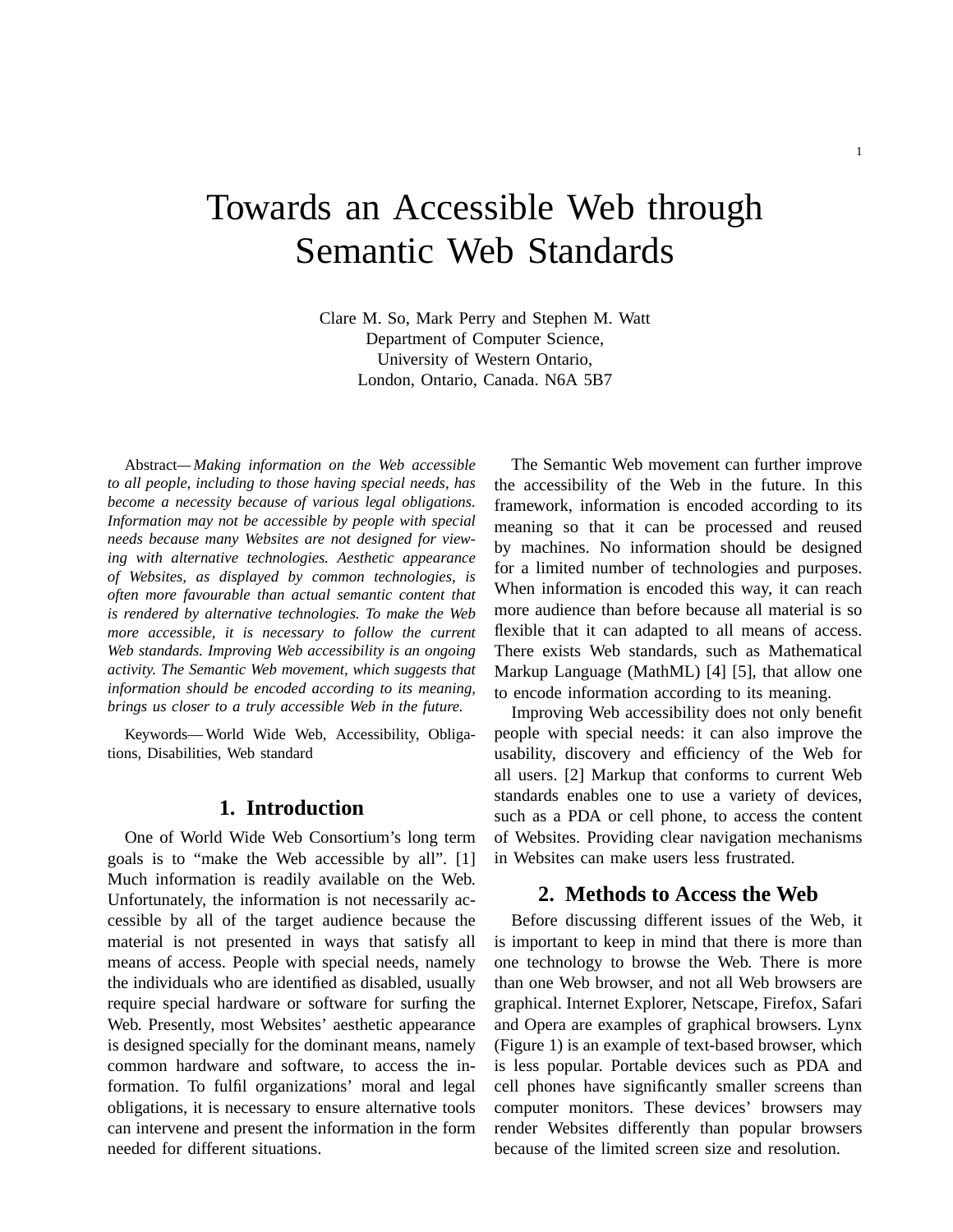

Fig. 1. Homepage of *University of Western Ontario* rendered by *Lynx* (top) and *Netscape* (bottom). Note that the picture in the headline is replaced by 4211. jpeg when rendered by Lynx.

Many problems on Web accessibility are related to not conforming to current Web standards. Many Web designers design pages for one particular set of technologies only. These technologies include specific browsers, plug-ins and screen resolution. It is not difficult to find a Website with a notice of browser requirements such as "This site is best viewed with [a particular browser] with [a particular screen resolution]" or "This site requires [a particular plug-in]". Certain browsers may have features that are not part of Web standards. As a result, the Websites may not be rendered in the same manner by all browsers.

## **3. Disabilities and Web Browsing**

To understand the potential solutions to improve accessibility of the Web, it is necessary to be aware of how some disabled individuals browse the Web. Different level of cognitive, mobility, hearing and visual impairments can diminish one's ability to perceive information on Websites.

## **3.1. Cognitive**

Inconsistent layout or obscure organization of Websites makes information difficult to be access by individuals with memory impairment or Attention Deficit Disorder. Sounds and animated graphics at a certain frequency may trigger seizures of individuals with seizure disorders.

#### **3.2. Mobility**

Websites that limit the mode of interaction makes information hard to access by individuals whose mobility is impaired. Examples of this category of impairments includes Repetitive Stress Injury (RSI) and loss of limbs. These individuals may not be able to use a normal keyboard or mouse. Instead, they may depend on alternative input devices, such as speech recognition or handwriting. If a Web site limits users interaction to only one input device, a mouse for example, these individuals may not able to interact with the Web page at all.

## **3.3. Hearing**

An audio clip is an alternative to deliver information. For those that are aurally impaired, such use of the technology makes it impossible for them to retrieve the information within the audio clips without having a transcript.

#### **3.4. Visual**

Low vision or colour blind individuals may have difficulties viewing Websites with fixed presentation details, such as font size and colour scheme. The font enlarging function that is part of most browsers only makes a limited amount of information to be more readable. For example, imaged text cannot be enlarged (Figure 2). Browsers may allow users to specify an alternative colour schemes, such as one suitable for a colour blind individual, but such changes cannot always be effective because the presentation detail is hard-coded in the markup of Websites.

The visually impaired may have limited access to information in Web sites because some Websites depend solely on visual cues, such as images, colours or page layout, to convey the content. These people often use tools, such as text-based or voice browsers, in which case they can only perceive the parts of the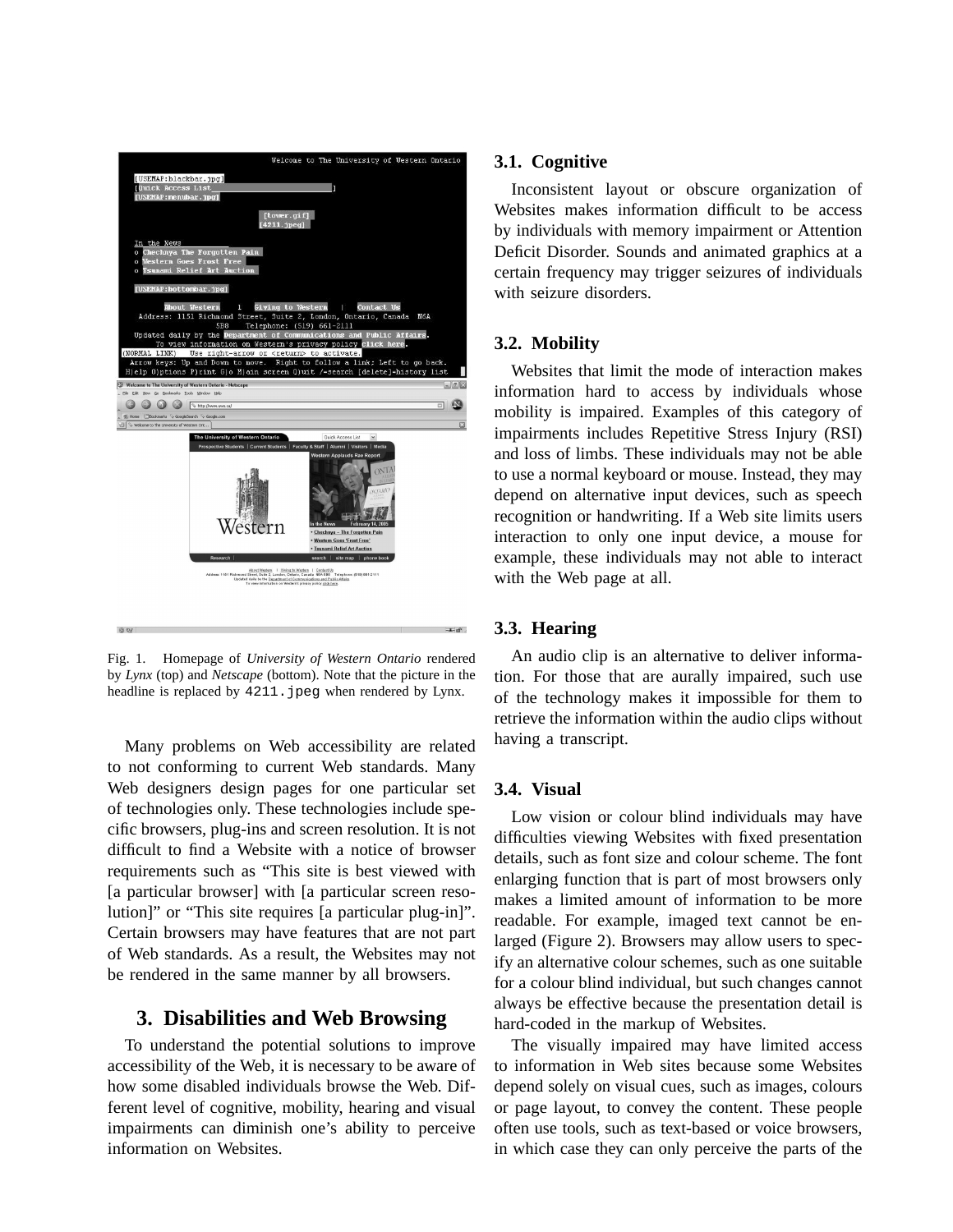

Fig. 2. Homepage of *University of Western Ontario* enlarged by using text zoom function of *Netscape*. Note that the text in the navigation bar near the top (indicated by arrow) is not enlarged because it is embedded as images.

pages that are conveyed by text from pages' source (Figure 1). Some pages' source may be unintelligent when read by these tools because the markup is not meaningful. For example, when description for images or tables are missing or meaningless, it is difficult for the tools to convey such content in Web pages. Often, HTML markup elements are not used as they were intended originally. For example, HTML <table>s are usually used for page layout instead of arranging data in many Websites.

## **4. Legal Implications**

There are a growing number of legal obligations being placed on those who mount Websites, in particular services from of government and business. Obligations are dependent on the location of the site, which can be hard to determine in some instances. In the context of access to a Web site under the United States Federal Americans with Disabilities Act, one court has held that a Website is not a place, [12] at least under the terms of that statute, and thus the provisions of that Act do not apply. However, section 508 of the Rehabilitation Act of 1973, as amended in 1998, requires the federal government to meet new standards for accessibility. Any "electronic technology" developed, used or maintained by the government must also meet the new standards, including the millions of publicly accessible Websites.

In the United Kingdom, companies whose sites are not accessible to the disabled could face discrimina-

tion claims under legislation such as the UK Disability Discrimination Act 1995. However, according to a 2003 survey by the Office of the eEnvoy more than three out of every four public sector Websites failed to meet access standards for users with disabilities. The UK Disability Rights Commission tested 1000 Websites with automated tools to see whether these sites complied with voluntary Web access guidelines set by the World Wide Web Consortium: 81% (808) failed to meet minimum standards for disabled Web access. The survey also found that the average home page contains 108 barriers that make it impossible or very difficult for disabled people to use. [16] From October 1st 2004, where a feature makes it impossible or unreasonably difficult for disabled persons to access goods or services, the organization is required to take reasonable steps to:

- Remove the feature; or
- Alter it so it no longer has that effect; or
- Provide a reasonable means of avoiding the feature; or
- Provide a reasonable alternative method of making the service available.

Despite some ambiguities in legislation, or reluctance to enforce there provisions, there have been several high profile cases. The Bank of America and the Californian Council of the Blind settled an agreement in March 2000 under which the bank agreed to make its Website accessible and to provide universal ATM machines in California and Florida. A case between AOL and the National Federation of the Blind was recently settled out of court under with AOL enhancing its browser. The Sydney Organising Committee for the Olympic Games (SOCOG) was forced to make its Olympics Website accessible to a blind user who made a complaint pursuant to Australian Disability Discrimination Act 1992 The Human Rights and Equal Opportunities Commission determined that SOCOG both directly and indirectly discriminated against the complainant in failing to provide a Website which was accessible to him because of his disability. It ordered SOCOG to do all that was necessary to render its site accessible to blind Internet users and awarded the complainant A\$20,000 compensation. [13]

In the Supreme Court of Canada, dignity has become a basic element of section 15 interpretation of the Canadian Charter of Rights and Freedoms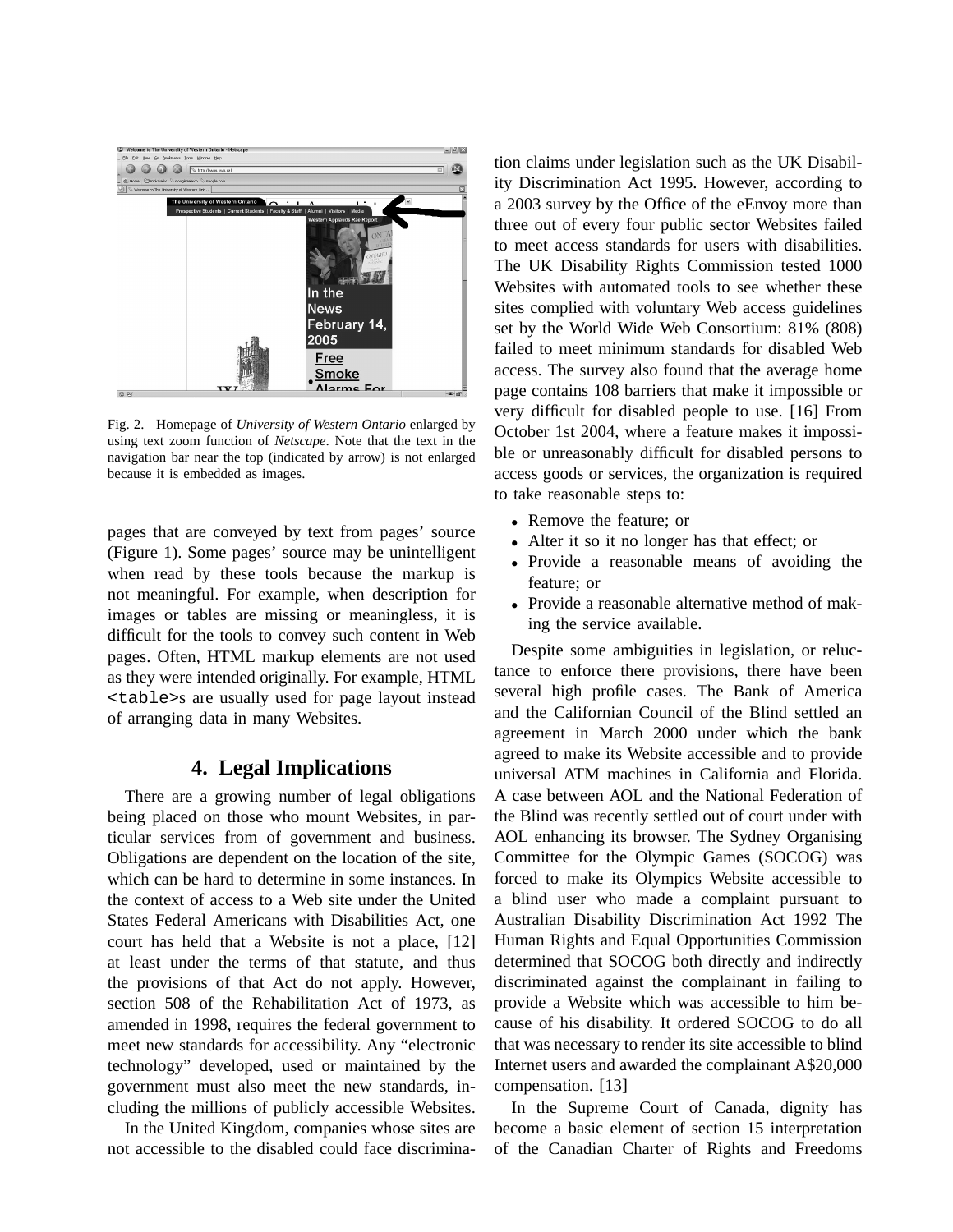(Every individual is equal before and under the law and has the right to the equal protection and equal benefit of the law without discrimination), and disability has been seen by the court as a unique type of disadvantage where discrimination has arisen from stereotypes about a disability as well a features of the disability itself. Some provincial legislation has taken on-board Website issues, for example the Ontario Human Rights Code, by enacting provisions for making internet sites accessible. [14] [15]

## **5. Web Design Recommendations with Current Technologies**

Standards, guidelines and tools are available for developing and evaluating Websites. The World Wide Web Consortium (W3C) develops standards ("Recommendations" of W3C), guidelines and some of the tools. Improving accessibility of Websites do not have to be expensive: the majority of these suggestions are free. Developing Web standards is an ongoing process of W3C.

Some people may argue that providing plain text version of Websites is the solution to improve accessibility the Web. This is not necessary true because maintaining two set of pages, namely plain text and graphical version, involves extra time and energy to do so. As the result, the plain text version of the Websites, which is less popular, would be poorly maintained. Having the same version of a particular Website that can be read by a variety of technologies can provide the most recent version of information for all.

#### **5.1. Adhere to Web Standards**

Some technologies are developed with accessibility as one of the goals. Cascading Style Sheets (CSS) [3] is a process for applying presentation details, such as spacing, colour scheme and font style, to Web pages. By using CSS, presentation details are not hard-coded in the markup and it is possible to specify alternative style for people with visual disabilities. Mathematical Markup Language (MathML) [4] [5] specifies how mathematics should be included in Web pages. Traditionally, mathematical expressions are embedded in Web pages as images, which may make the expressions unreadable by individuals with visual disabilities. When mathematical expressions are described in MathML in Web pages, their appearance can be intervene by other means.

#### **5.2. Evaluate Websites for Accessibility**

W3C also defines concepts of accessible Web design through Web Content Accessibility Guidelines. [8] This set of guidelines emphasizes on using W3C technologies properly, creating Websites independent on users' hardware and software, and providing clear navigation clues. For example, auditory and visual content of Web sites should have text equivalent because text can be output in multiple ways such as having text enlarged.

Automated tools are available for checking some Web accessibility criteria. W3C Markup Validation Service [7] checks if the Web pages conform to the Web standards. HTML Tidy [11] attempts to fix markup that does not conform to the standards. Bobby Online Free Portal [10] is a service to check Web pages to see if they conform to Web Content Accessibility Guidelines or U. S. Section 508 Guidelines. Note that automated tools may not cover all criteria of Web accessibility. Some criteria, such as natural language usage, are subjective and must be checked manually.

# **6. A Look into the Future: Semantic Web**

The need to improve the accessibility of the Web motivates us to examine all avenues to achieve that goal. One direction that is often overlooked is the way the information of the Web is encoded.

The manner in which Web-based information is encoded can make a huge difference in the effort required to make it more accessible. Improving this can make a difference for all users, not just those who have different levels of ability. For example, accessibility for sightless Web use is of interest to those accessing the Web through a voice-only telephone, as well as for visually impaired users.

One choice in information encoding for the Web is the semantic level of the markup. For example, one could equally well start a new paragraph in an HTML Web page using a  $\langle p \rangle$  element or two consecutive line breaks <br><br>. Even though these two encodings would present pages that look the same, the first captures the *semantic notion of a*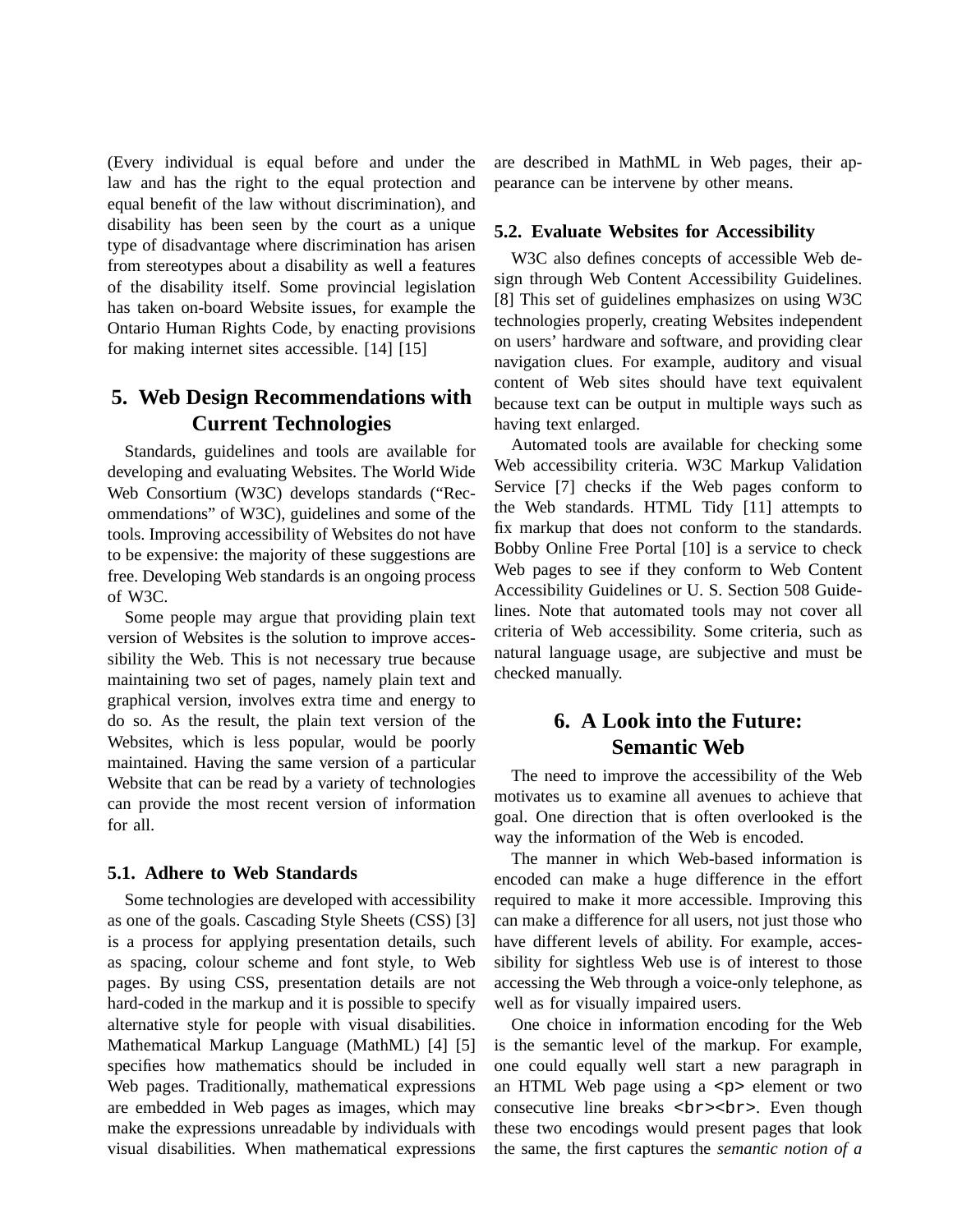*paragraph*, while the second captures only that there is to be a blank line between to parts of the text. In other words, using the markup  $\langle b \rangle$   $\langle b \rangle$  and  $\langle b \rangle$ capture the semantics of the encoded objects.

The more semantic information that is used to mark up material for the Web, the easier is the job to make this material accessible. There are a number of existing and evolving standards to encode various types of material in a semantically rich way. For example, MathML provides an encoding for mathematics that is much more useful than simply including a picture of an equation (as was done previously). The same argument applies to musical notation, chemical formulas, organizational charts, numerical models or any other well-defined type of object. A number of organizations have developed or are developing standards for rich markup of different data types and for the composition of documents from these subobjects. The World Wide Web Consortium is a leader in this area, with a focus on generally applicable standards. Corporations, professional organizations and other interest groups are also providing specialized standards for particular areas.

The movement toward higher-level encoding of Web-based information is known as the "Semantic Web." As its principal proponents describe it,

"The Semantic Web is an extension of the current Web in which information is given well-defined meaning, better enabling computers and people to work in cooperation." — Tim Berners-Lee, James Hendler, Ora Lassila [17]

Some very simple examples can be given even from the use of HTML. Style guides typically recommend HTML usage that is aimed at keeping the textual markup as semantic as possible, recommending, for example, that authors use <strong> rather than <b> (bold) and <emph> (emphasis) rather than <i> (italics) to emphasize text. Likewise, the proper use of heading markers <h1>, <h2> *etc.* is superior to recommended over using emboldened text of different sizes.

These examples, however, might not be totally convincing, since one could imagine, say, a screenreader program that knew about different forms for emphasis and typical textual layout. To provide a more convincing example of the utility of semantic markup, we use mathematics.

## **Mathematics as a Case Study for Semantic Markup**

Mathematics is a typical example of source material that is awkward to display in Web pages. The first Web pages included mathematical formulae by displaying .gif files with pictures of the equations. This approach has a number of problems

- the content of the formulae is not available to software tools (e.g. for search, spell-checking, screen-reading)
- the appearance of the formulae does not properly follow changes of visual style (e.g. change of font size, colours, text base-line and centerline,...)
- the formulae cannot respond to changes in window geometry (e.g. to properly re-flow as the line width changes)
- cut and paste of formulae to mathematical applications (e.g. Maple, Mathematica) cannot work.

To address the first problem, some authors have attached alternative textual forms of formulae to their images. The following typical example for the equation  $x = \frac{-b \pm \sqrt{b^2 - 4ac}}{2a}$  $\frac{2a}{2a}$  is taken from the MathML  $2.0$  (2nd edition) standard:

```
<img src="image/f1002.gif"
     alt="x=\frac{-b\pm\sqrt{b^2-4ac}}{2a}"
     align="bottom">
```
The alternative description uses the syntax of the  $T<sub>F</sub>X$ language, commonly used by mathematicians. This approach provides only a weak response, however, to the first point, and leaves the remaining points unsatisfied. The textual form of the formula is in a syntax that is completely different from other Webbased information so software tools will ignore it.

To address these issues, a the Math Working Group of the World Wide Web Consortium (W3C) introduced MathML in 1998. For comparison, we show how the simple formula  $(ad - bc)^2$  is represented in T<sub>E</sub>X and MathML:

1) T<sub>E</sub>X:  $\frac{2}{5}$  (ad-bc)  $^{\circ}2\frac{1}{5}$ 

At first sight, this looks simple and sufficient. However T<sub>F</sub>X is a complicated language with full programming capability and there have been numerous failed attempts at well-defined partial implementations. Even if TFX would be properly implemented in multiple software tools, problems remain because the mathematical text is solely visually oriented. Among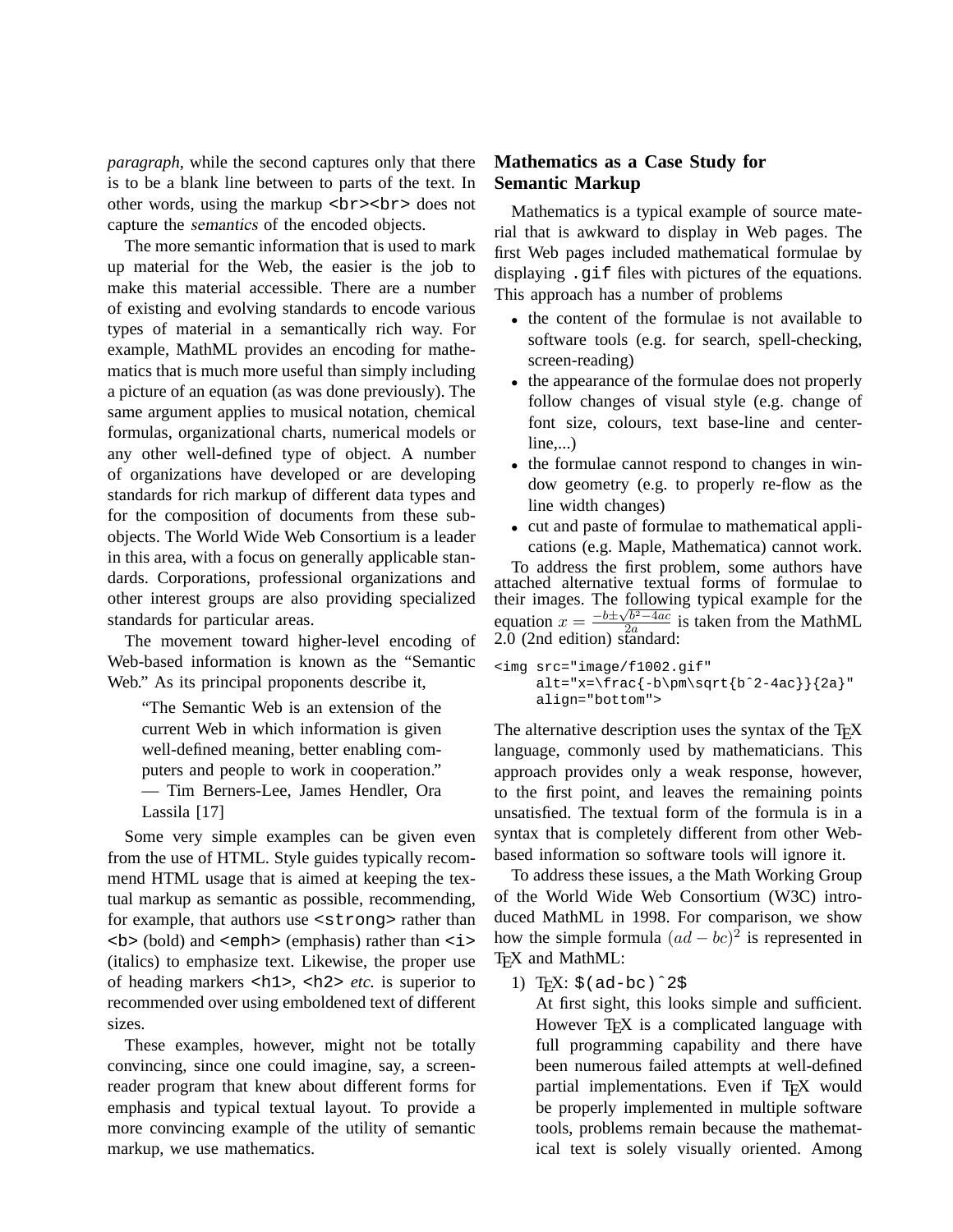these is the problem of automatic line breaking for large formulae. In this example, T<sub>EX</sub> has no knowledge that multiplication occurs before subtraction so automatic text wrapping would just as soon split the equation between  $b$  and  $c$ as between  $-$  and  $b$ . Another grouping related issue is that sub-expression information is not available. In this example, it is only the right parenthesis that is squared with  $)^2$ , not the entire expression  $ad - bc$ .

2) Presentation MathML:

```
<math>math</math><msup>
     <mfenced>
       <mrow>
          <sub>min</sub> > a < /m1 ></sub>
          <mo>&InvisibleTimes;</mo>
          <mi>d</mi>
       </mrow>
        <sub>0</sub> < < /mo></sub>
        <mrow>
          <mi>b</mi>
          <mo>&InvisibleTimes;</mo>
          <mi>c</mi>
        </mrow>
     </mfenced>
     <mn>2</mn>
  </msup>
</math>
```
This form is verbose, but contains all the information necessary to properly render the expression in various contexts, both visual and non-visual. The content is searchable and transformable by all the standard Web-tools. The meaning of the expression is still not captured entirely. The use of the <msup> element states solely that the "2" is a superscript of the  $(ad$  $bc$ ). That it is a second power, as opposed, e.g., to the second component of a vector, is left to the reader to infer. To convey more meaning, MathML content markup is used.

```
3) Content MathML:
```

```
<math>math</math><apply>
     <power/>
     <apply>
       <minus/>
       <apply>
          <times/>
          <ci>a</ci> <ci>d</ci>
       </apply>
       <apply>
          <times/>
          <ci>b</ci> <ci>c</ci>
       </apply>
```

```
</apply>
     <cn>2</cn>
 </apply>
</math>
```
Content MathML describes only the meaning of the formula, and not the way it should appear. A browser would have complete freedom to display  $\langle$   $\rangle$   $\langle$   $\rangle$   $\langle$   $\rangle$   $\langle$   $\rangle$   $\langle$   $\rangle$   $\langle$   $\rangle$   $\langle$   $\rangle$   $\langle$   $\rangle$   $\langle$   $\rangle$   $\langle$   $\rangle$   $\langle$   $\rangle$   $\langle$   $\rangle$   $\langle$   $\rangle$   $\langle$   $\rangle$   $\langle$   $\rangle$   $\langle$   $\rangle$   $\langle$   $\rangle$   $\langle$   $\rangle$   $\langle$   $\rangle$   $\langle$   $\rangle$   $\$ <ci>a</ci> <ci>d</ci> </apply> as ad,  $a \times d$  or  $a \cdot d$ , for example.

```
4) Mixed MathML markup:
```

```
<math>math<apply>
     <power/>
     <apply>
       <minus/>
       <apply>
          <times/>
          <ci>a</ci> <ci>d</ci>
        </apply>
        <apply>
          <times/>
          <ci>b</ci> <ci>c</ci>
        </apply>
     </apply>
     <cn>2</cn>
  </apply>
  <semantics>
    <annotation-xml
      encoding="MathML-Presentation">
       <msup>
         <mfenced>
           <mrow>
              <mi>a</mi>
              <mo>&InvisibleTimes;</mo>
              <mi>d</mi></mrow>
           <mo>-</mo><mrow>
              <mi>b</mi>
              <mo>&InvisibleTimes;</mo>
              <sub>m</sub><sub>c</sub>/<sub>m</sub><sub>1</sub></sub></sub></sub></sub>
           </mrow>
         </mfenced>
         <mn>2</mn>
       </msup>
    </annotation-xml>
  </semantics>
</math>
```
The last form of MathML provides information about both the form and the meaning of the mathematical expression. This allows finelytuned display as well as proper access to the semantics for cut-and-paste to other applications, searching and indexing, transformation, and accessibility.